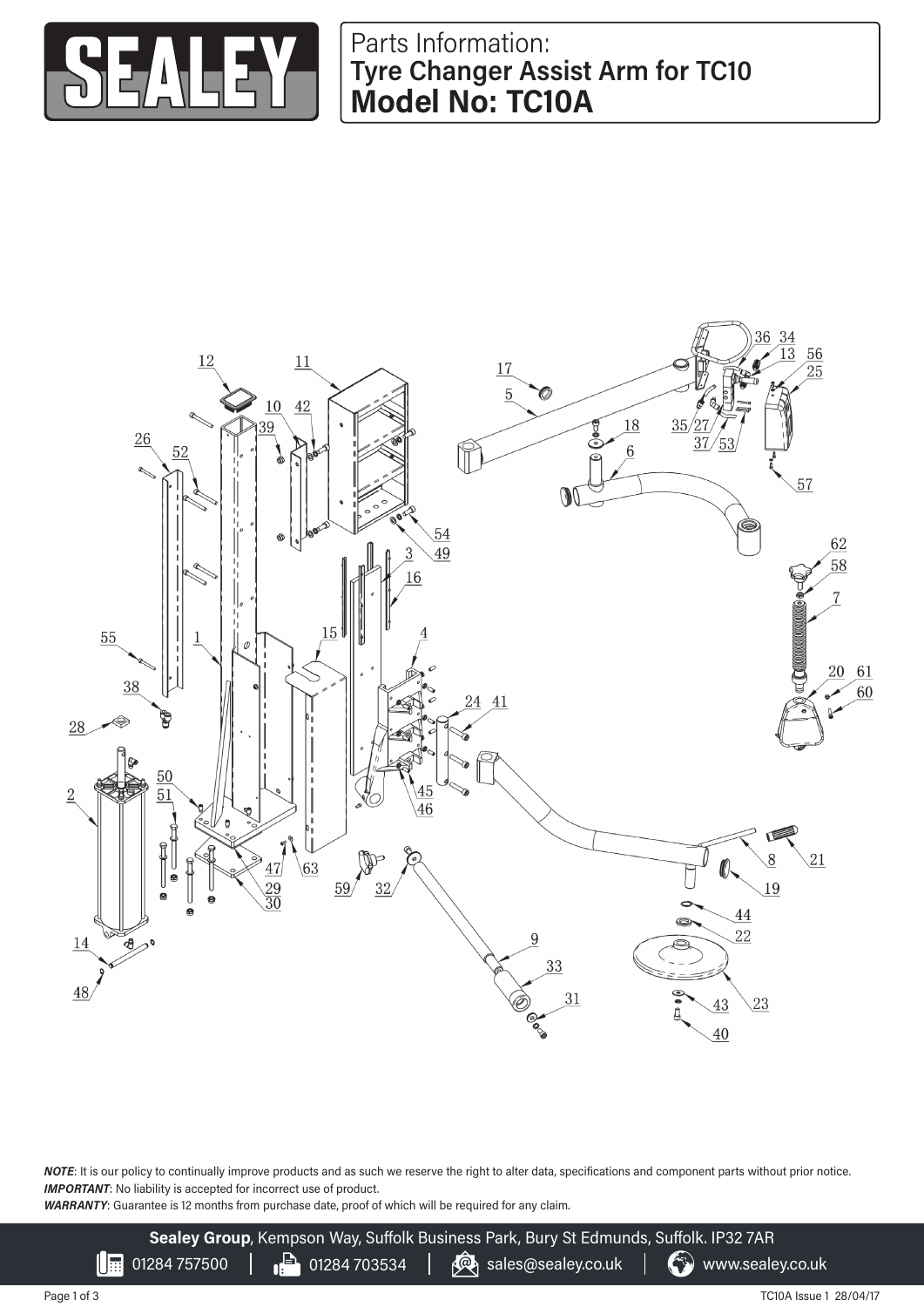

## Parts Information: **Tyre Changer Assist Arm for TC10 Model No: TC10A**

| <b>Item</b>    | Part No.        | <b>Description</b>          | Item | Part No.        | <b>Description</b>                        |
|----------------|-----------------|-----------------------------|------|-----------------|-------------------------------------------|
| $\mathbf{1}$   | <b>TC10A.01</b> | <b>MAIN BODY BRACKET</b>    | 33   | TC10A.33        | PRESS CONE                                |
| $\mathbf{2}$   | <b>TC10A.02</b> | LIFTING CYLINDER ASS'Y      | 34   | <b>TC10A.34</b> | <b>PLASTIC SILENCER</b>                   |
| 3              | <b>TC10A.03</b> | <b>GUIDE RAIL</b>           | 35   | <b>TC10A.35</b> | PU HOSE (6x4) 'B'                         |
| $\overline{4}$ | TC10A.04        | MOBILE CARRIAGE             | 36   | TC10A.36        | PU HOSE (6x4) 'A'                         |
| 5              | <b>TC10A.05</b> | <b>SUPPORT ARM</b>          | 37   | <b>TC10A.37</b> | PU HOSE (6x4) 'C'                         |
| 6              | TC10A.06        | ROTATION ARM                | 38   | TC10A.38        | Y-SHAPE INSERT FITTING                    |
| $\overline{7}$ | TC10A.07        | PRESSURE SCREW              | 39   | TC10A.39        | PREVAILING TORQUE HEX LOCK NUT M10        |
| 8              | <b>TC10A.08</b> | <b>BEAD LIFTING ARM</b>     | 40   | TC10A.40        | INNER HEX CYLINDRICAL SCREW M10x20        |
| 9              | <b>TC10A.09</b> | <b>MOVABLE SHAFT</b>        | 41   | <b>TC10A.41</b> | INNER HEX CYLINDRICAL SCREW M10x50        |
| 10             | TC10A.10        | <b>FIXED PLATE</b>          | 42   | <b>TC10A.42</b> | SPRING WASHER 10mm                        |
| 11             | <b>TC10A.11</b> | <b>TOOL BOX ASS'Y</b>       | 43   | <b>TC10A.43</b> | <b>LARGE WASHER</b>                       |
| 12             | TC10A.12        | PROTECTIVE COVER            | 44   | <b>TC10A.44</b> | SHAFT RETAINING RING (B-TYPE)             |
| 13             | TC10A.13        | <b>MALE ELBOW</b>           | 45   | <b>TC10A.45</b> | <b>INNER HEX FLAT SET SCREW M8x20</b>     |
| 14             | <b>TC10A.14</b> | <b>SUPPORTING SHAFT</b>     | 46   | TC10A.46        | HEX NUT M8 (THIN)                         |
| 15             | TC10A.15        | <b>CYLINDER COVER PLATE</b> | 47   | <b>TC10A.47</b> | <b>INNER HEX CYLINDRICAL SCREW M5x10</b>  |
| 16             | <b>TC10A.16</b> | <b>GUIDEWAY</b>             | 48   | TC10A.48        | SHAFT RETAINING RING (A-TYPE)             |
| 17             | <b>TC10A.17</b> | PROTECTION RING             | 49   | <b>TC10A.49</b> | <b>FLAT WASHER</b>                        |
| 18             | TC10A.18        | <b>WASHER</b>               | 50   | TC10A.50        | INNER HEX CYLINDRICAL SET SCREW M10x20    |
| 19             | <b>TC10A.19</b> | ROUND COVER                 | 51   | <b>TC10A.51</b> | HEX BOLT M10x130                          |
| 20             | <b>TC10A.20</b> | PRESS BLOCK                 | 52   | <b>TC10A.52</b> | INNER HEX CYLINDRICAL SCREW M8x70         |
| 21             | TC10A.21        | <b>RUBBER COVER</b>         | 53   | <b>TC10A.53</b> | INNER HEX CYLINDRICAL SCREW M4x30         |
| 22             | <b>TC10A.22</b> | <b>WASHER</b>               | 54   | <b>TC10A.54</b> | <b>INNER HEX CYLINDRICAL SCREW M10x25</b> |
| 23             | <b>TC10A.23</b> | <b>TURNTABLE</b>            | 55   | <b>TC10A.55</b> | INNER HEX CYLINDRICAL SCREW M6x50         |
| 24             | <b>TC10A.24</b> | <b>SHAFT CONNECTOR</b>      | 56   | TC10A.56        | <b>FLAT WASHER</b>                        |
| 25             | <b>TC10A.25</b> | <b>HANDLE VALVE COVER</b>   | 57   | <b>TC10A.57</b> | <b>INNER HEX CYLINDRICAL SCREW M4x12</b>  |
| 26             | <b>TC10A.26</b> | U-STEEL                     | 58   | <b>TC10A.58</b> | HEX NUT M12 (THIN)                        |
| 27             | <b>TC10A.27</b> | <b>CONTROL VALVE</b>        | 59   | <b>TC10A.59</b> | THREADED HANDLE KNOB                      |
| 28             | <b>TC10A.28</b> | FELT WASHER (30x20x10)      | 60   | <b>TC10A.60</b> | <b>INNER HEX CYLINDRICAL SCREW M6x30</b>  |
| 29             | <b>TC10A.29</b> | <b>PAD PLATE</b>            | 61   | <b>TC10A.61</b> | <b>HEX NUT M6</b>                         |
| 30             | TC10A.30        | <b>BOTTOM FLAT PLATE</b>    | 62   | TC10A.62        | THREADED KNOB (M12x30)                    |
| 31             | TC10A.31        | CONE ROLLER WASHER          | 63   | TC10A.63        | <b>LARGE WASHER</b>                       |
| 32             | <b>TC10A.32</b> | <b>WASHER</b>               |      |                 |                                           |

*NOTE*: It is our policy to continually improve products and as such we reserve the right to alter data, specifications and component parts without prior notice. **IMPORTANT:** No liability is accepted for incorrect use of product.

*WARRANTY*: Guarantee is 12 months from purchase date, proof of which will be required for any claim.

**Sealey Group**, Kempson Way, Suffolk Business Park, Bury St Edmunds, Suffolk. IP32 7AR

 $\left[\begin{array}{ccc} \text{H} & 01284\ 757500 & | & \end{array}\right]$  01284 703534  $\left[\begin{array}{ccc} \bigcirc \text{A} & \text{S} \\ \text{B} & \text{S} & \text{S} \end{array}\right]$  www.sealey.co.uk

TC10A Issue 1 28/04/17